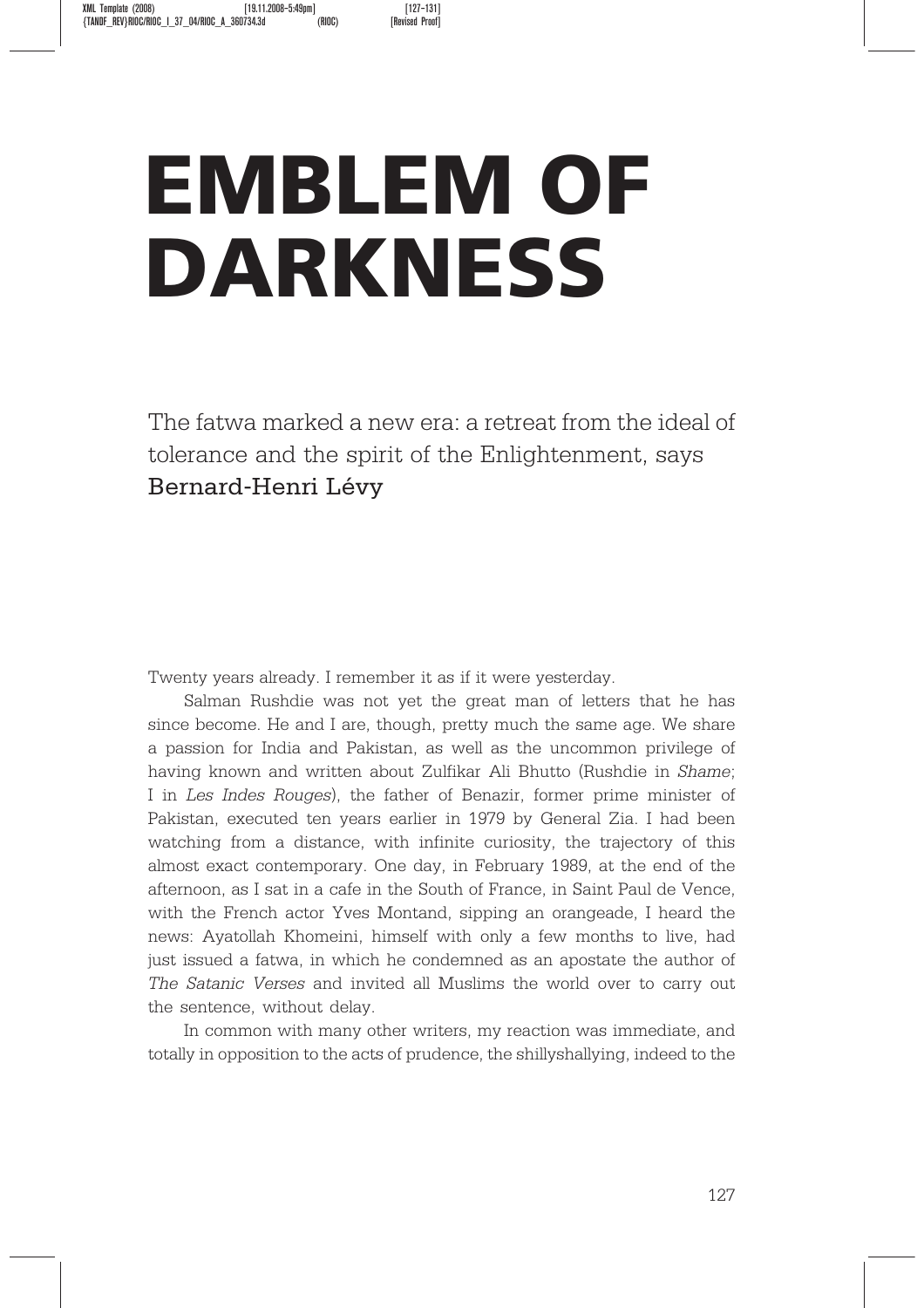## THE SATANIC VERSES AT 20

conciliatory – not to say collaborationist – declarations of the majority of political and religious leaders on the planet. It was instinctive and unconditional solidarity, with no fault and no debate, with the novelist whom they determined to kill.

And that was because I felt, then, that something essential was under threat, amongst all the confusion, the uproar, the cries of the assassins: a man's life, of course; the right of a novelist to be free to write fiction, naturally; but also, and perhaps above all, a seismic shift, an unanswerable landslip, a definitive and fatal turning point in the course of 20th century history.

Twenty years later my feelings remain unchanged.

Salman is today a little more at ease, almost free (I say 'almost'... I say 'a little'... because I know, even if he has the elegance to live as though it was nothing, that a suspended, or interrupted, fatwa that has never actually been annulled remains a fatwa and continues to weigh like an unlifted threat), but the feelings that I had then have been confirmed and honed with the years.

The Satanic Verses affair or, more precisely, the global reaction to the novel's condemnation, the embarrassed declarations on the one hand, the gestures of appeasement on the other – the declaration, for example, of the French president at the time, condemning the fatwa of course but not without also condemning in the same breath the 'provocation' which brought it about – initiated a series of retreats which would be repeated at intervals over the course of the next two decades; the two latest examples being the affair surrounding the non-publication [by Random House in the US] of Sherry Jones's novel and the more serious affair of the cartoons of Mohammed that were published in the Danish newspaper Jyllands-Posten. These are different circumstances. And there is no straightforward analogy with Salman Rushdie. But, particularly in the case of the cartoons, it is the same fear. The same reaction infected those mainstream newspapers, which are in principle free but which, with rare exceptions, took great care not to align themselves with their vilified colleague. The same capitulation [that we see in France] to those groups, in this case Islamist extremists, who demand that their religious laws be substituted for the laws of the Republic. A diminishing of freedom of expression. The failure of the principle under which freedom of speech suffers no exceptions other than those that the civil courts of a democratic society may, if they are called upon, pronounce. In France, the weekly satirical newspaper Charlie Hebdo [which printed the Danish cartoons – translator's note] was the only publication to salvage our honour.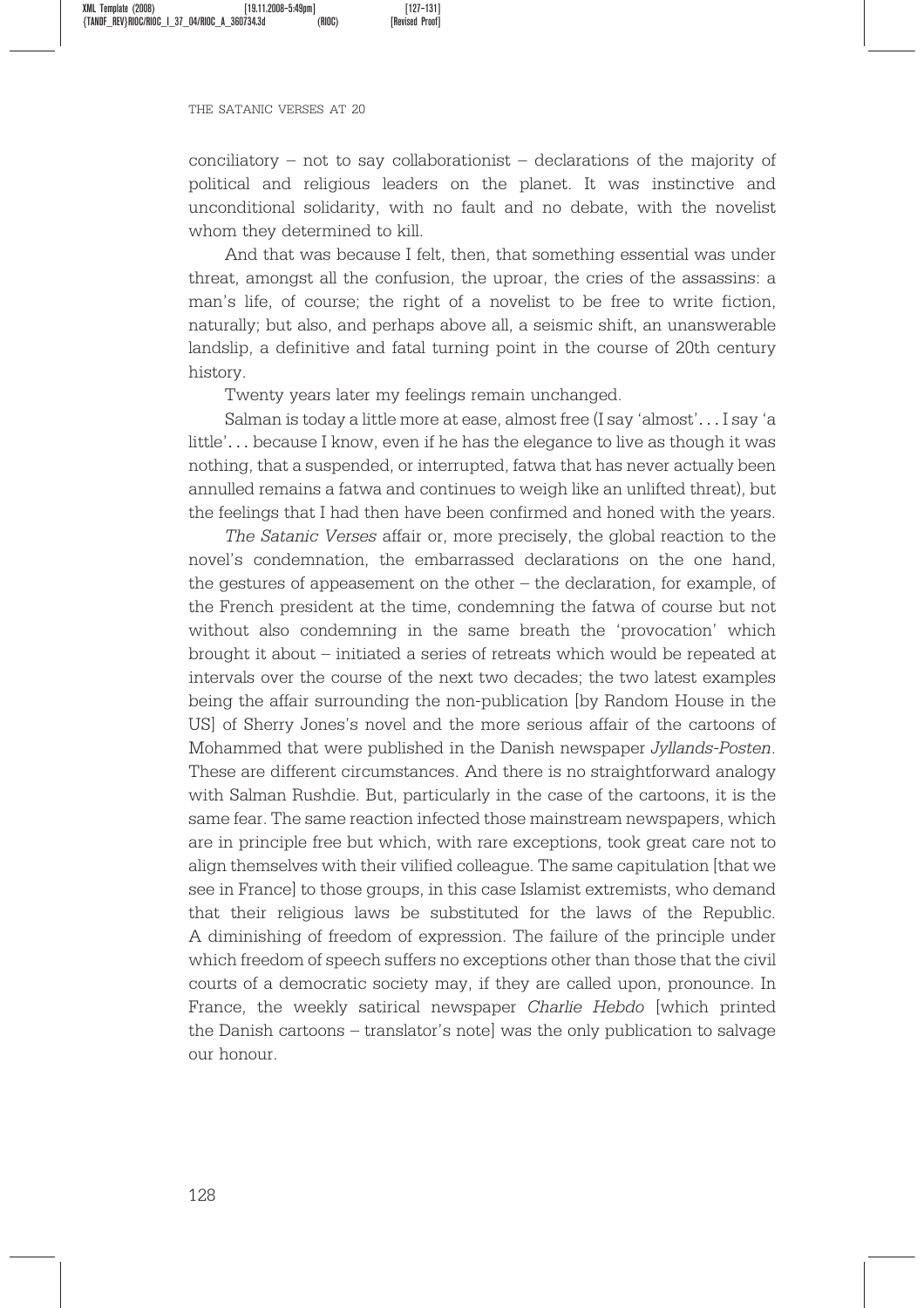EMBLEM OF DARKNESS – BERNARD-HENRI LE´VY

The affair marked a turning away from the ideal of tolerance that is central to our notion of democracy. Tolerance, until the fatwa, was the principal according to which the voice of the majority acceded to the claims of the minority and conceded public spaces for minorities to express themselves. Since the fatwa, an almost imperceptible series of shifts of meaning now grants any minority the right to express sentiments that are the actual negation of the democratic spirit and that threaten the dignity, even the lives, of men and particularly of women. Thus, in Amsterdam, we were witness to the notion that the opinions that armed the murderer of the film maker Theo Van Gogh must be tolerated to the same degree as the 'provocative' views of Van Gogh himself. Thus, in Paris, we witnessed the idea that the feelings of Islamist leaders who felt offended by Ayaan Hirsi Ali's apostasy are no less admissable than those of the former member of parliament who insists on the indefeasible right, for every man and woman, to choose to be a member of, or to cease to be a member of, a religion. And thus, everywhere, we see this idea of tolerance brandished like a banner by all those who insist on judging by the same standards those cultures where women are seen as a different species, where they are perceived and treated as disturbing elements whose bodies and faces must be hidden. Multiculturalism. Differentialism. Moral relativism and, should the occasion arise, assassin. That is the other legacy of the Rushdie affair.

The affair marked a real retreat from what we used to call – and, thank heavens, still do call in Europe and the United States – the spirit of the Enlightenment. What does it mean, the Enlightenment? It is the right to believe, or not to believe. It is the right of the unbeliever to mock others' beliefs. It is the right to blaspheme, in other words, which was a real victory of the philosophical spirit of Voltaire and which was eventually imposed, not without pain and drama and convulsions, on Jewish and Christian monotheism; and which, in the wake of the Rushdie affair, is once more being called into question from within Islam, by those who murmur, insinuate and sometimes yell: 'Freedom of opinion, all right; the right not to believe, all right; but only on condition that that is expressed quietly, without any fuss or noise and without it being perceived in any way as offensive by the community that does believe; on condition that the very idea of God should not be insulted or sullied by the unbeliever.' I won't dwell on the feeble notion of God entertained by those who think that a novelist or a cartoonist or a God-doubter might have the power to sully it. I'll pass over the fact that the true caricaturists of the prophet, those who insult him most deeply and who disfigure his noble message, are those who make him the